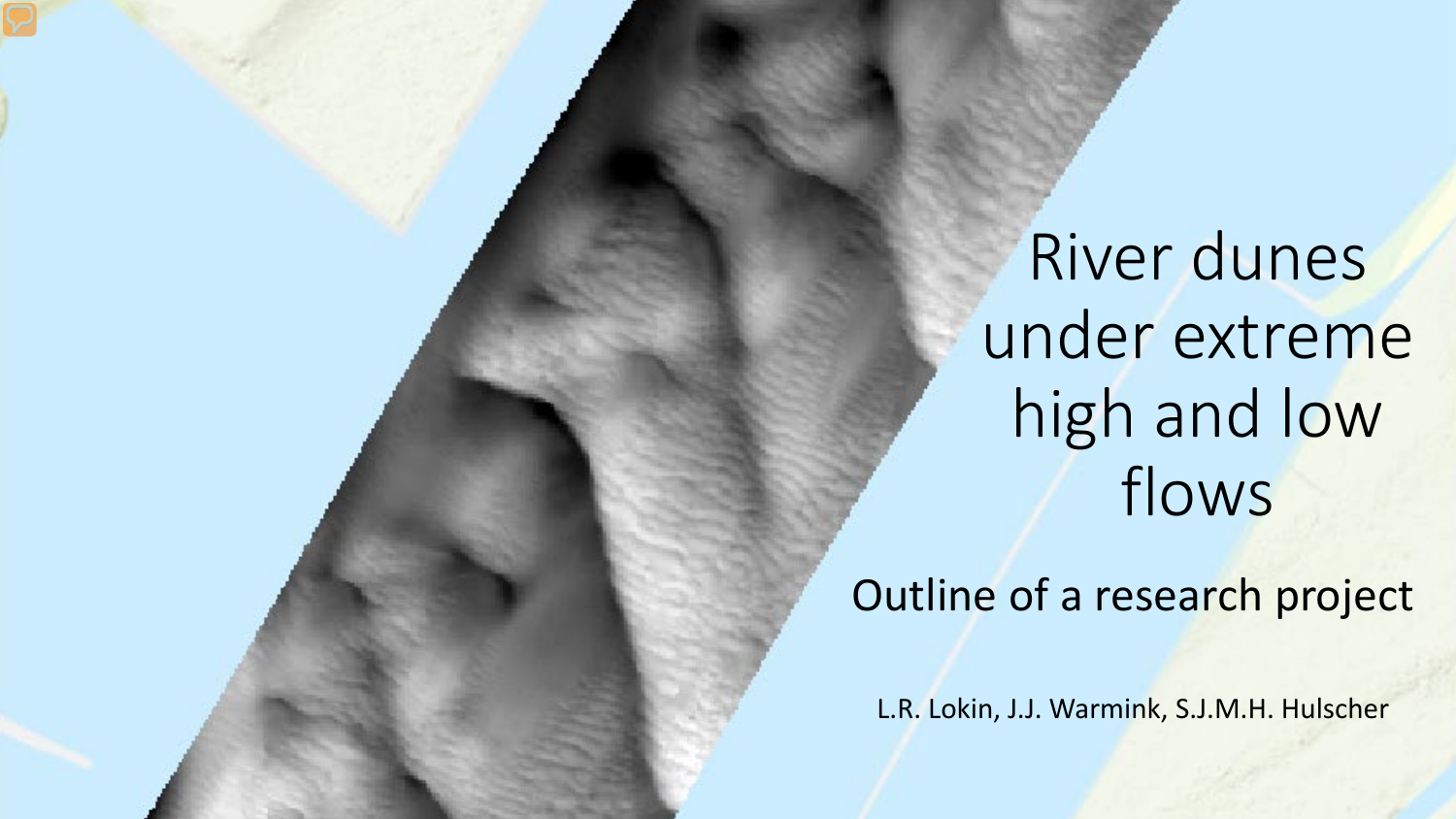The evolution of river dunes in real rivers is poorly understood  $[1]$ . Especially the evolution of dunes in the falling stage of a flood wave and during low flows.

A vast data set of two-weekly multibeam riverbed measurements of the Dutch Rhine is available. The measurements are not frequent enough to track dunes throughout a flood wave. Commercial ships also measure the riverbed of the Dutch Rhine. This data is stored at CoVadem. The data set has a high frequency of measurements but only has in formation of the line each ship sails. Combining both data sets can give information on the evolution of dune throughout a flood wave and during low flow.



Discharge of the Rhine at Lobith (Dutch border) throughout 2018. High discharges in January and February,

July till October: extreme low discharges in the Rhine

time MWMWM NM IMMMMMMMMMmMmmmmmM MMm/Murannammmmm/mm/mm/mmm MMuyMMMMyMMWMMMMmmMM 500 1000 1500 2000 2500 X location along axis [m]

Bed profiles, center of the Waal (Rhine) river near Dreumel (NL) Nov '17 – Oct '18. Data: Rijkswaterstaat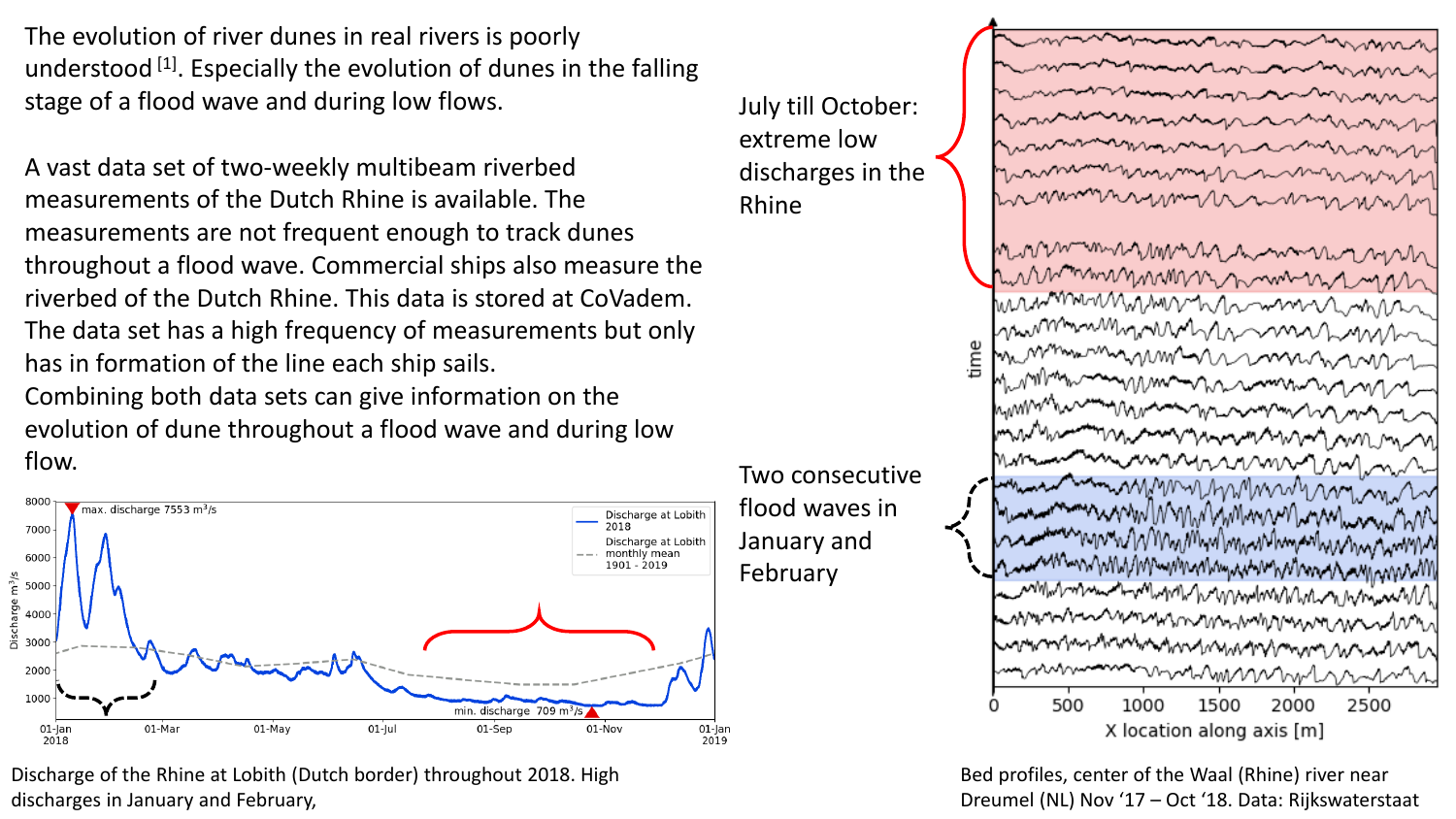# Hypotheses

- The decay of dunes lag the decelerating flow. Dune height adapts faster to varying flow conditions than the dune length
- Dune decay primarily happens by means of superimposed dunes, which will eventually become the primary



dunes dunes Hysteresis loops of the dune height and length during flood waves. a) and c) Dune height and dune length during a short (T43) and long (T44) flood wave in flume experiments [1]. b) and d) Dune height and dune length during a short the flood waves of 1995 and 1998 in the Dutch Rhine and Waal [2]. Figure based on [3]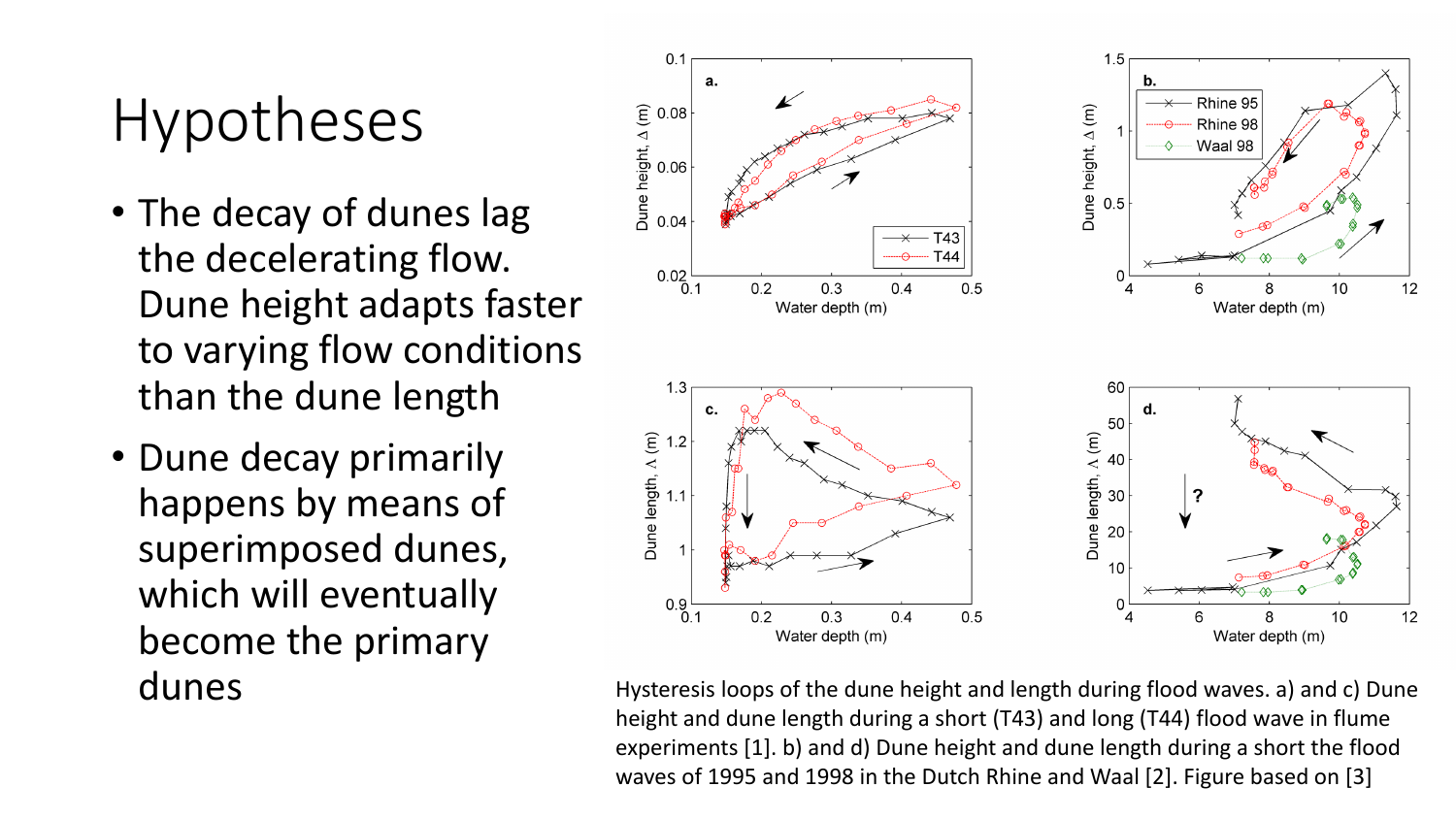#### Research method

- Derive the statistics of dune height, dune length and lee slope angle of each multibeam measurement.
- Divide the river in sections, in longitudinal and transverse direction, using spatial and temproral patterns in dune statistics
- Assign CoVadem Tracks to the sections and derive the dune heigth, dune length and lee slope angle statistics for each river section
- Relate the derived statistics to the flow parameters: water depth and discharge.
- Track dunes and superimposed dunes to derive the physical processes.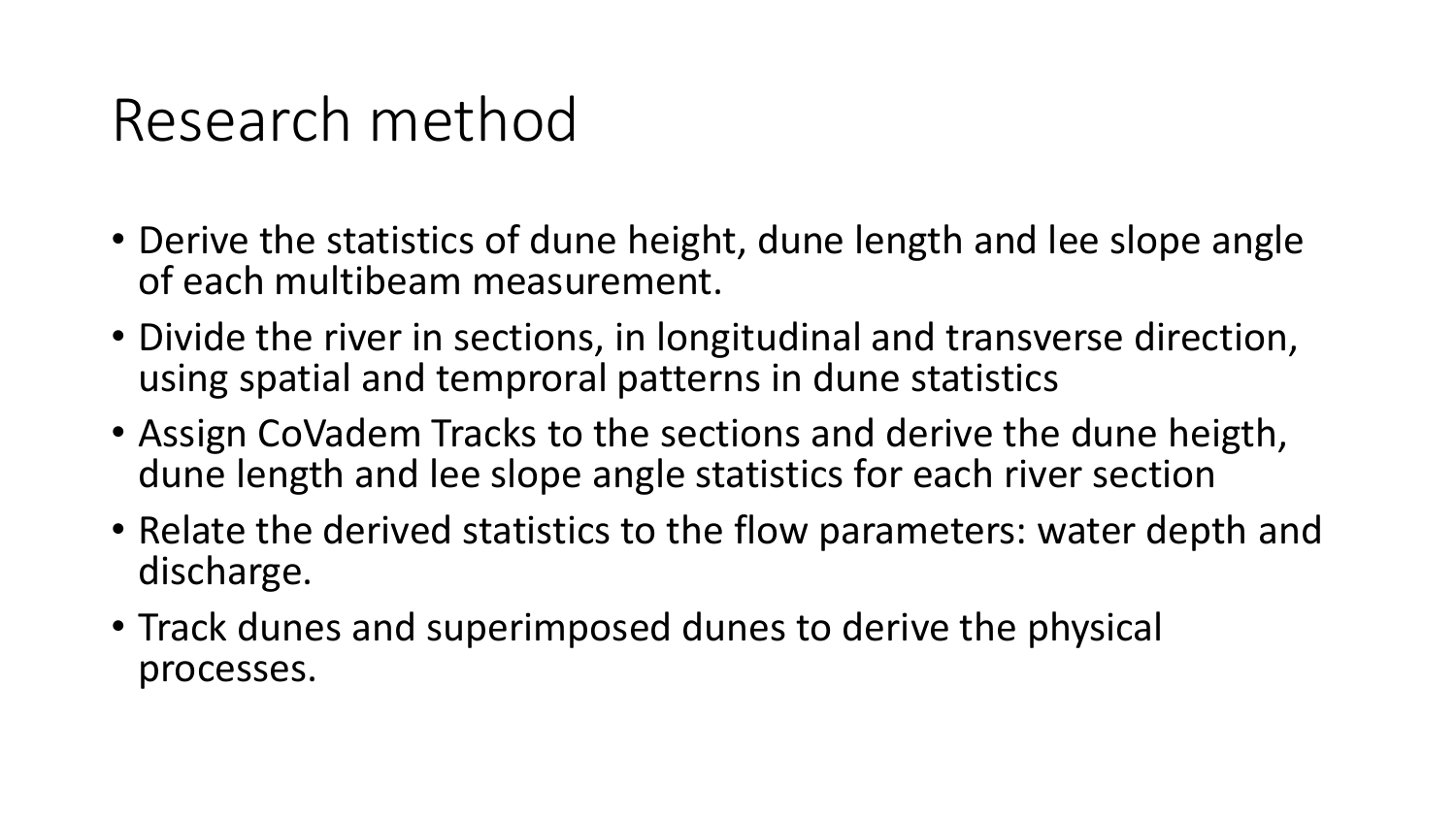#### Expected outcomes

- Description of the physics playing are role in the decay of river dunes
- Statistical description of the dune length, height and lee slope angle related to the governing flow conditions
- A method to consistently analyze riverbed elevation data, that consist of multibeam and single beam data

I will use the insight from this research to build a river dune prediction model.